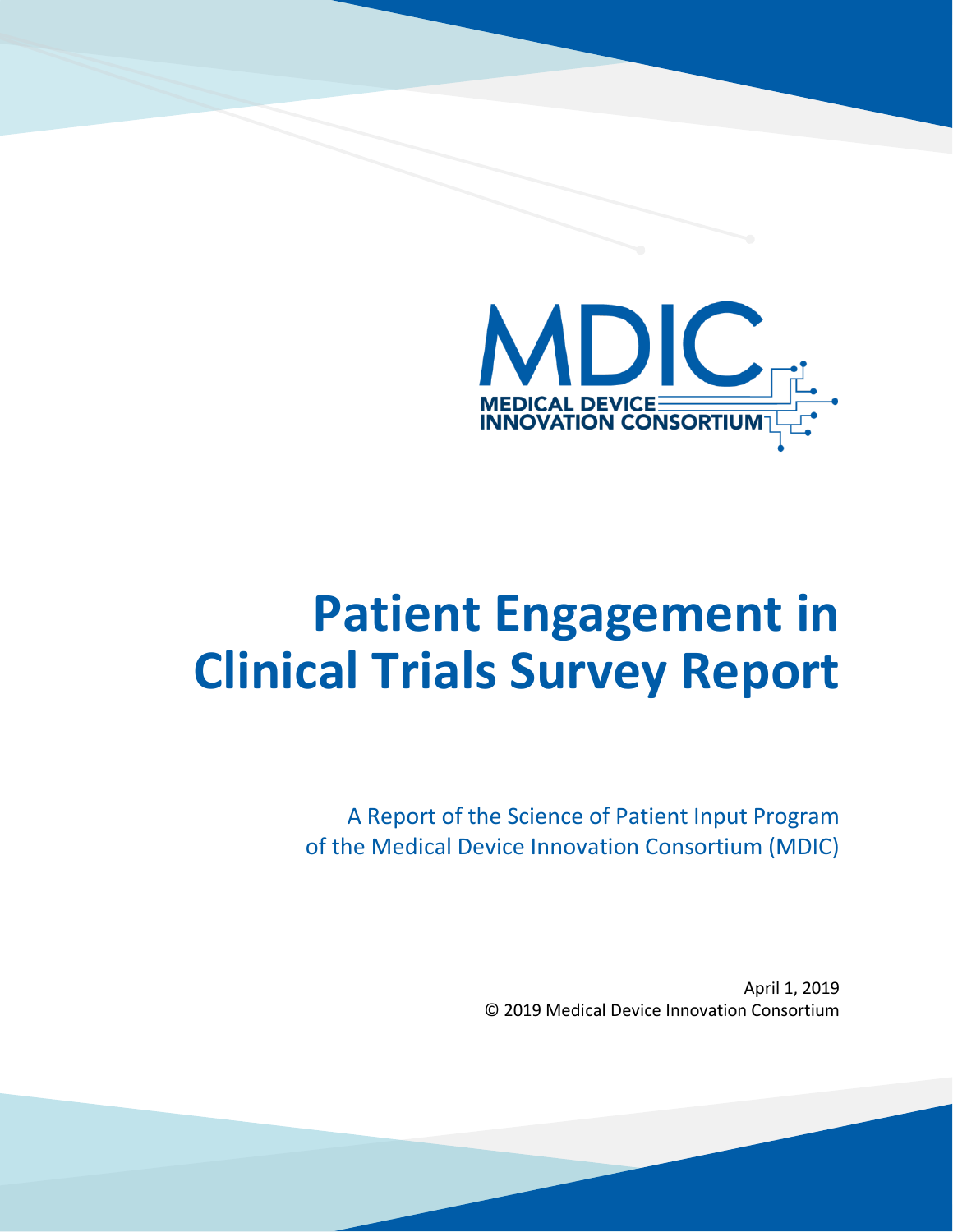

# **REPORT AUTHORS**

#### **Matthew McCarty**

Senior Director and Global Head of Patient Engagement ICON PLC

#### **Michael Otlewski**

Clinical Program Scientist MED Institute, Inc.

The patient and industry surveys were written by the MDIC Science of Patient Input -Participation in Clinical Trials working group:

- Stephanie Christopher, MDIC
- Jessica Foley, Focused Ultrasound Foundation
- Kara Haas, Johnson & Johnson
- Rachel Hemphill, PCORI
- Diem Huynh, Illumina
- Alexandra Massoud, Exact Sciences
- Matthew McCarty, ICON PLC
- Michael Otlewski, MED Institute, Inc.
- Caroline Rhim, NSF International
- Desireé Steele, MDIC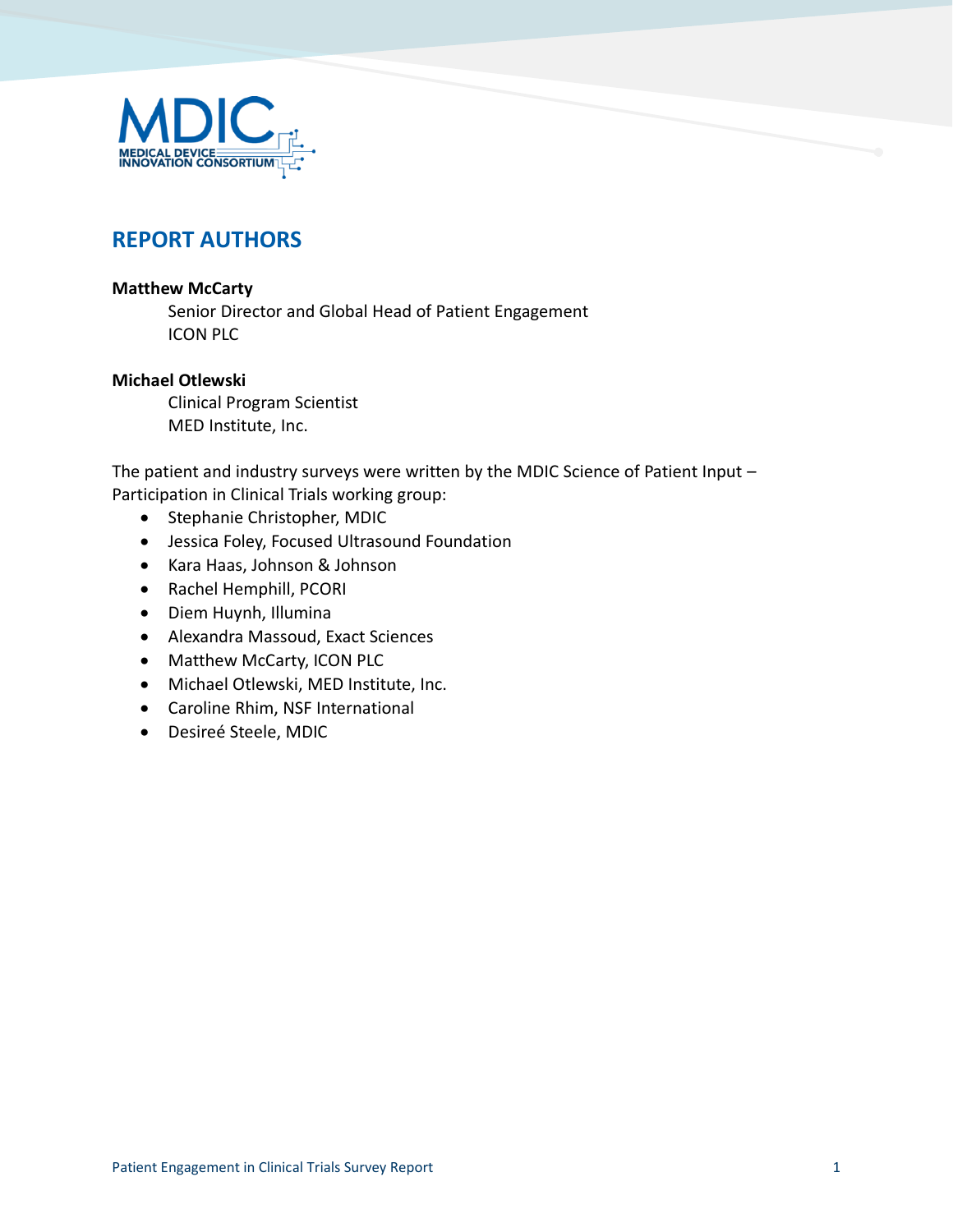

# **OVERVIEW**

MDIC surveyed 53 device and diagnostic industry stakeholders and separately surveyed 123 individuals identifying as patients. The goal of the complementary surveys was to inform future work to develop guidelines for industry on how to involve patients in the design of clinical trials.

Within our survey response populations, we discovered:

- Over 50% of industry respondents involved in protocol development never gained patient input to protocol development. A further 28% gained input less than 25% of the time.
- Figures were even greater for industry gaining patient input to operational study design after protocol finalization with over 80% involving patients never or less than 25% of the time.
- There were some disconnects in the perspective of industry vs patients with regards to the reasons patients might enroll in a clinical trial, particularly around the importance of doctor recommendation.

The lack of patient involvement by industry in study design, contrasted with some of the differences in perspective that this survey uncovered, supports the need for further work to enable medical device and diagnostic companies to gather meaningful input from patients into the design of clinical trials.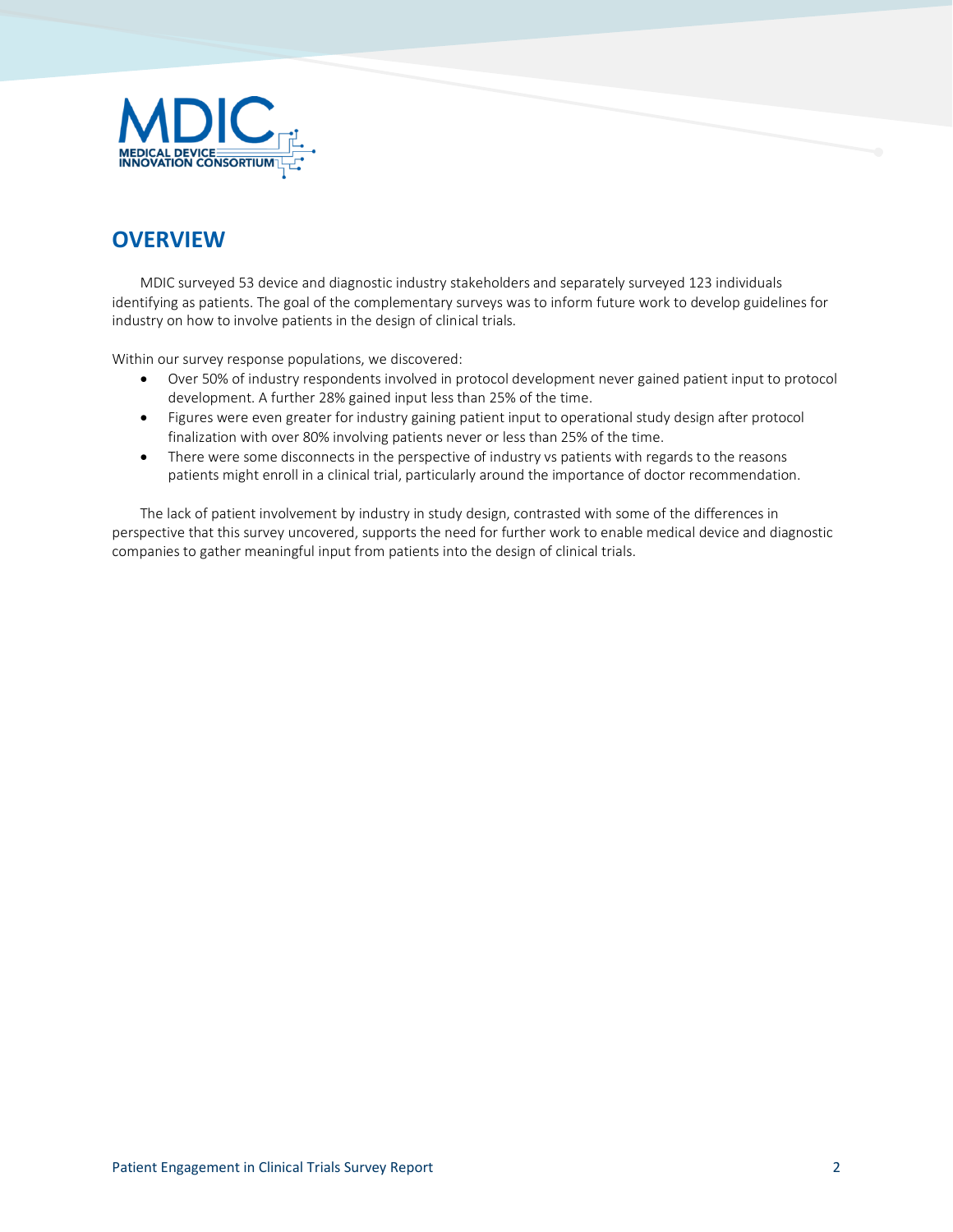

# **TABLE OF CONTENTS**

|    | 1. Background                | Page 4 |
|----|------------------------------|--------|
|    | 2. Methodology               |        |
| 3. | <b>Results</b>               | ь.     |
|    | Patient Survey<br>а.         |        |
|    | <b>Industry Survey</b><br>b. |        |
| 4. | <b>Conclusions</b>           | 21     |
| 5. | <b>Resources</b>             | 21     |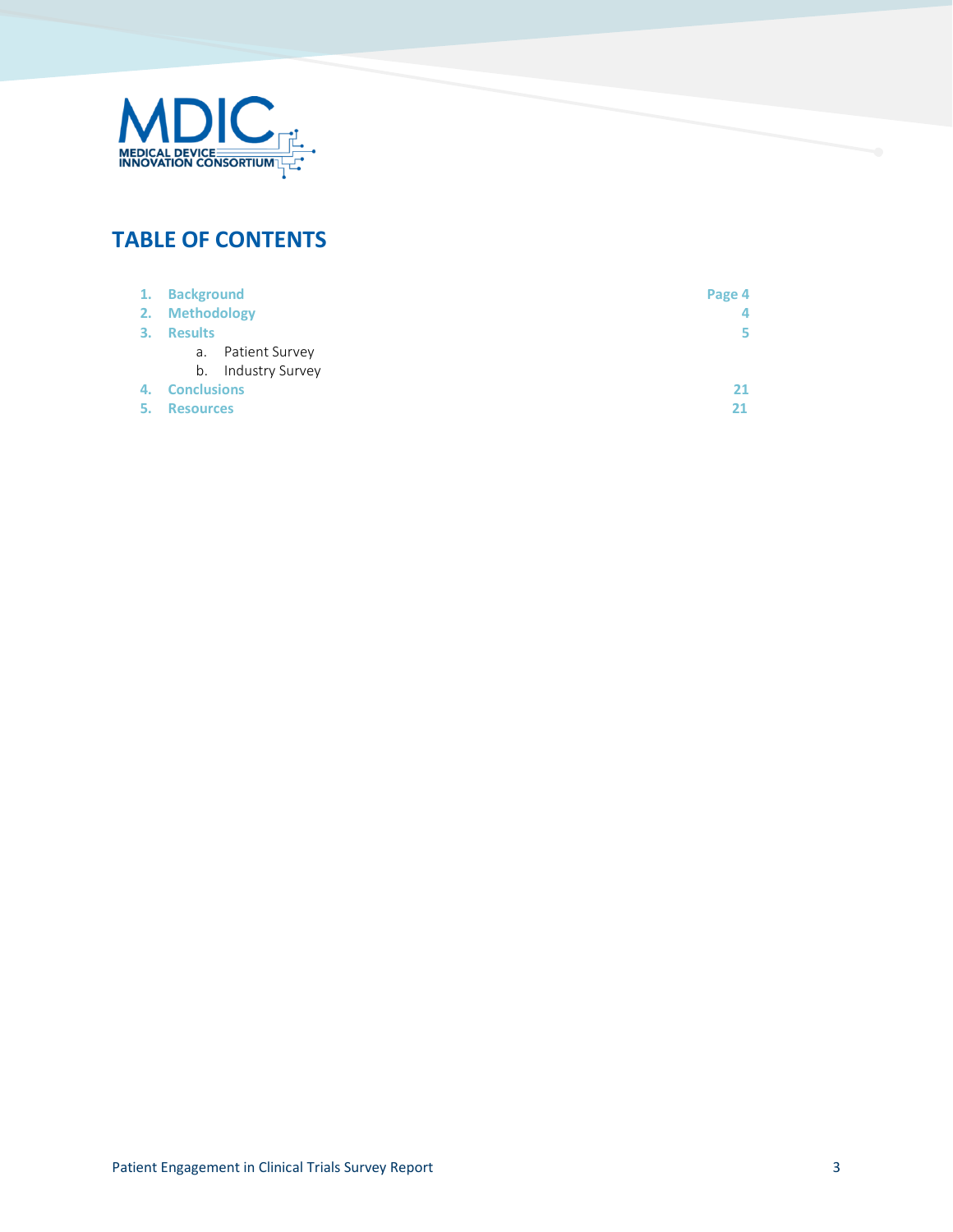

### **BACKGROUND**

It is generally well accepted that clinical trials across the drug, device and diagnostic industry have challenges recruiting and retaining patients. Research from Tufts Center for the Study of Drug Development<sup>1</sup> highlights that 60% of protocols require one or more amendments (average 2-3) of which 20% are due to protocol design flaws and difficulties recruiting study volunteers. In addition, sponsors suggested that 34% of amendments were deemed partially or completely avoidable. CISCRP<sup>2</sup> research suggests that 37% of sites under-enroll and 11% of sites fail to enroll a single patient whilst National Academy of Sciences<sup>3</sup> research shows that on average, more than 30% of clinical trial participants drop out before becoming evaluable. Trials are becoming more complex for patients to be involved in, and competition for patients is increasing in many therapeutic areas.

Much work has been done in the pharmaceutical industry over the last few years to gather meaningful input from patients in the design of clinical trials and specifically to inform protocol development. The intention has been to better understand a specific trial patient population enabling design of a meaningful protocol design that maximizes relevance to the patient and makes it as easy as possible for the specific population involved to participate in a study. In turn, understanding these factors upfront and designing trials accordingly is expected to have a positive impact on study recruitment, retention and compliance.

Our hypothesis from anecdotal conversations with device and diagnostic industry colleagues is that very little work has taken place in our industry to gather patient input to clinical trial/protocol design and we were keen to gather further evidence around this.

### **METHODOLOGY**

Two surveys were created in a popular survey website to gauge current attitudes toward the role of patient input in clinical trial design. The first survey was designed to obtain patients' interest in clinical trials and perspectives on various factors that would encourage participation in clinical trials or that may discourage participation. The patient survey contained 31 questions in a branched design (e.g., if a patient indicated he or she had previously participated in a clinical trial, the subsequent questions would be different than if he or she had not). Prior to publishing, the survey questions were reviewed by the MDIC Science of Patient Input (SPI) Steering Committee, patient advocates, and self-identified patients. The link to the survey website was shared with patient groups, including American Sleep Apnea Association, American Heart Association, The DiaTribe Foundation, The Michael J. Fox Foundation for Parkinson's Research, and Unite 2 Fight Paralysis. The survey received 124 responses from June  $6<sup>th</sup>$  to July 16<sup>th</sup>, 2018.

The second survey was intended to gather feedback from the medical device industry regarding the prevalence of and current practices for obtaining patient input into the design of clinical trials. The survey contained 14 questions which were reviewed by the MDIC SPI Steering Committee prior to publishing. The link to the survey website was shared with representatives from MDIC member companies as well as members of the AdvaMed Clinical Trials working group. The survey received 53 responses from August 26<sup>th</sup> to October 21<sup>st</sup>, 2018.

The sample sizes of the two surveys were limited by the response rate when the surveys were left open for a reasonable amount of time. The sample sizes are indicative of some patient populations and industry representatives, but larger sample sizes would allow for a more comprehensive view of attitudes toward clinical trials. Different patient populations have differing experiences, prognoses, expectations, and priorities, so it would be ideal to have as many represented as possible. Likewise, medical device industry is not monolithic, and different companies have different priorities, market landscapes, regulatory burdens, and funding available for preliminary research.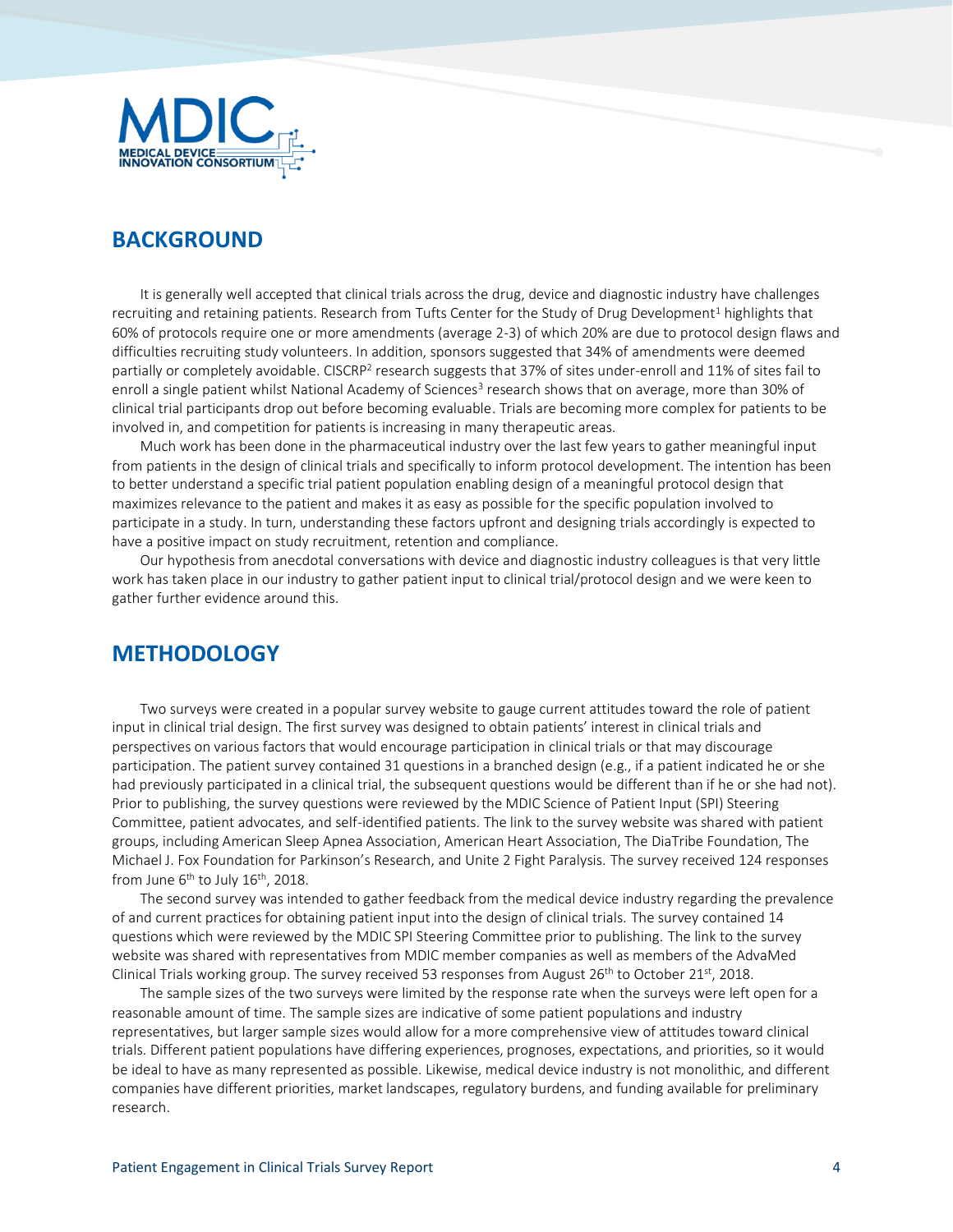

# **RESULTS**

#### Patient Survey

Of the 124 respondents, 28% (34/123) were under 55 years old, 35% (43/123) were 55-64, and 37% (46/123) were 65 years or older. 59% (63/123) were female. 74% (90/122) of respondents were actively involved in a patient group or advocacy organization, but of those only 63% (55/88) previously had been approached about participating in a clinical trial.

Of all respondents, 82% (96/117) claimed to be familiar with medical device clinical trials, but 99% (102/103) ranked clinical trials as "very important" or "somewhat important".

Respondents were then asked a series of questions regarding patient priorities with respect to engagement in clinical trials, with the responses displayed in the following figures.



*Figure 1*

Some of the "other" reasons listed were "to make sure gender differences were addressed," "to lead by example," "because it's the right thing to do," and "due to frustration over nothing else to do."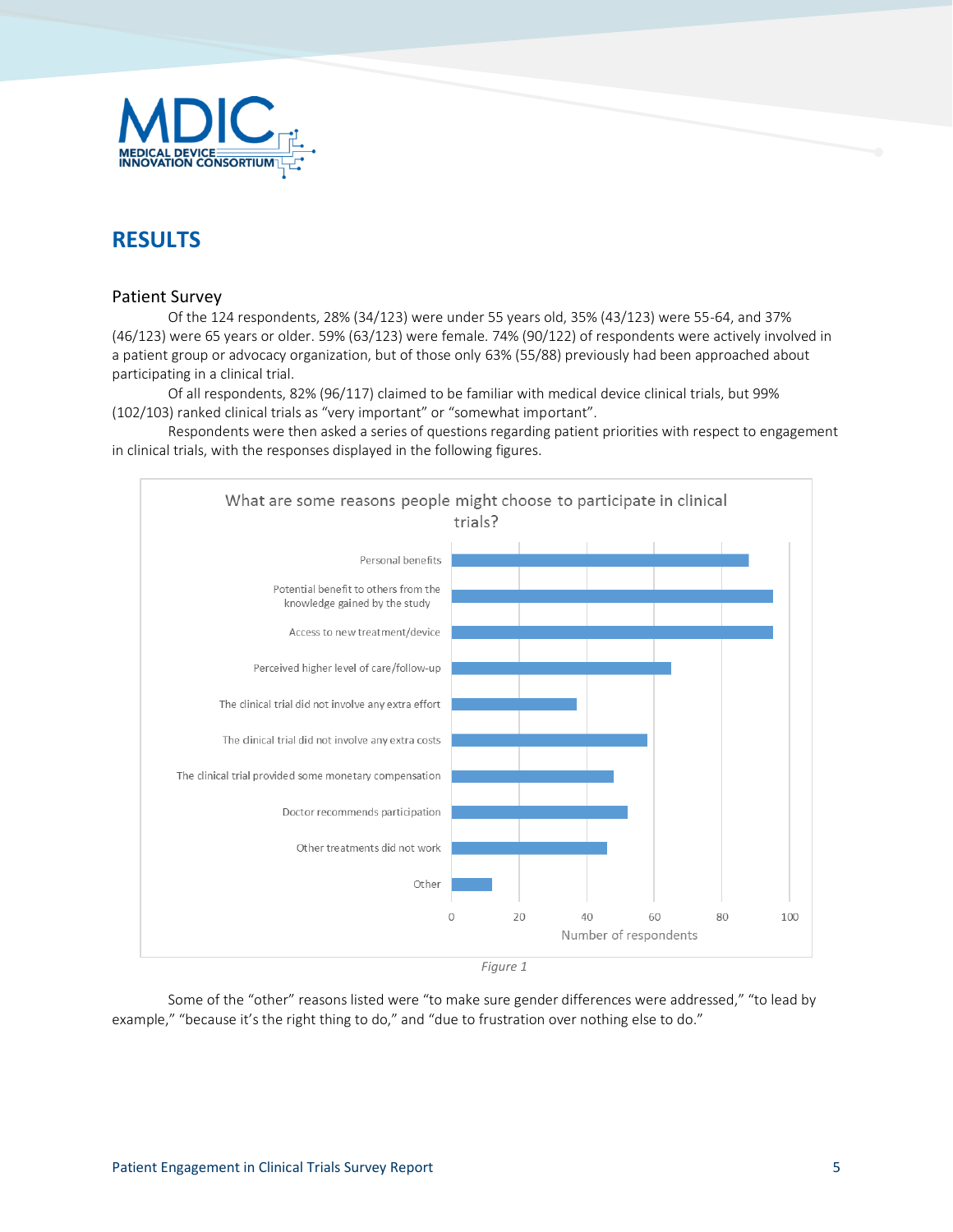





The patients were then asked if there are any other ways patients should or could get involved in the design or execution of medical device clinical trials. Some responses were:

- "Patients having access to their health information as soon as blind portions of test complete. Adaptive trials that allow patients to incorporate improvements to their treatment rather than static a/b experimental trials."
- "I think it is vital to understand the patient's priorities. I often read a study and find what the clinician valued is NOT what is important to me. I also think it is important to consider the ease/reality/possible burden of incorporating the change into the pt's life. Solutions have to be practical or they become one more problem/issue."
- "Actual patient experience once the device is on the market, evaluating how it is marketed, provided to the patient, and how the patient is oriented to its use."
- "Yes, patients want to improve concurrent with the trial. Patients could help investigators design trials along their dynamic health trajectory rather than a static design of experiments."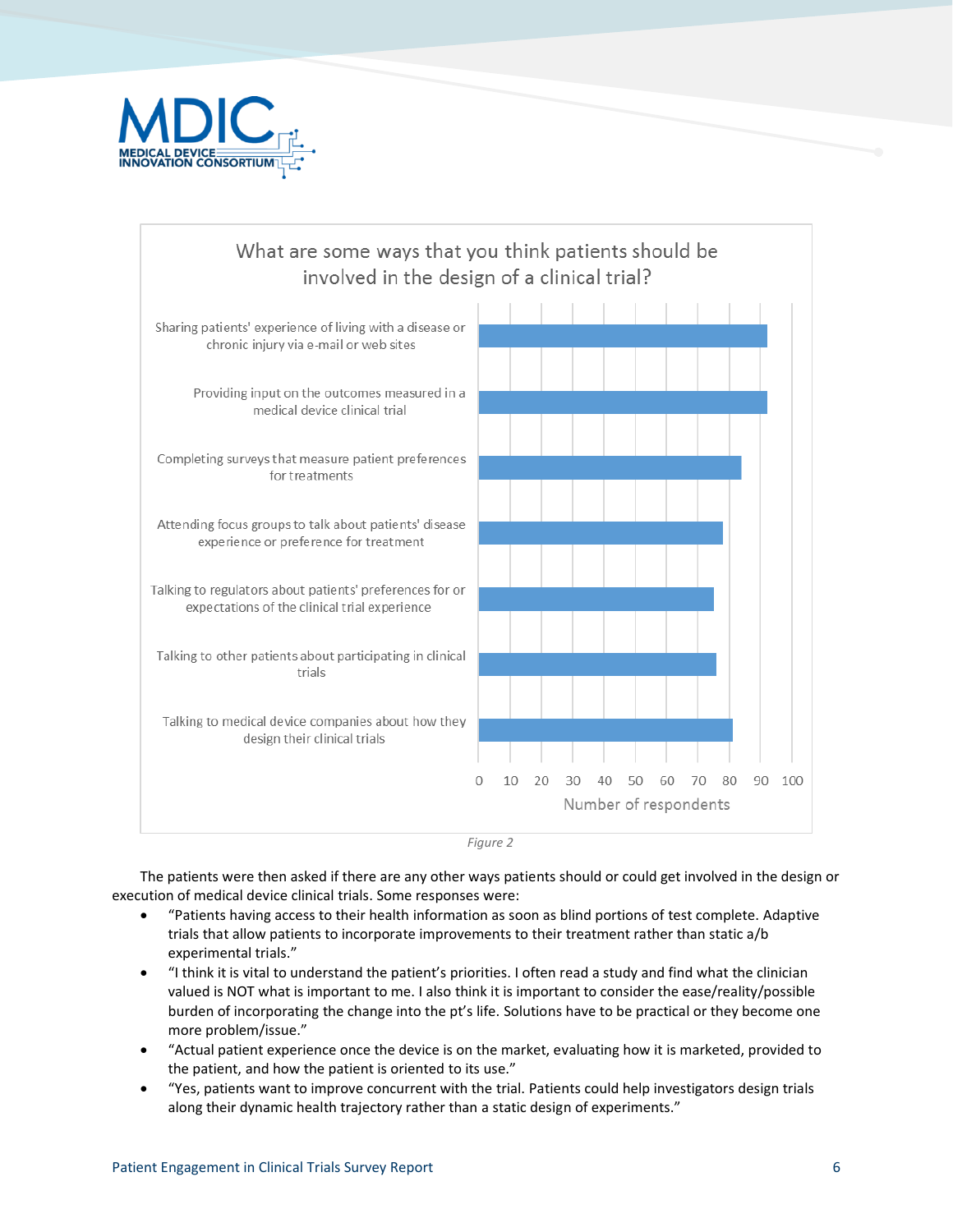

- "May assist in preparing the Consent Form to insure it provides the information subjects want and need."
- "Making the consent forms more understandable. Sharing the outcome of the study with study participants."
- "Mainly to make the tools understandable to the population."
- "Providing a venue (perhaps a support group meeting) where the trial can take place."
- "Have a help number for the device manufacturer so a participant could ask a specific question. At the end of the trial, send results expected and obtained to participant, or at least show where they could get that information."
- "Legislative advocacy to ensure more funding is available for research and clinical trials."
- "Have FDA pre-approve researcher/industry proposals for treatment with patient and caregiver input, take design out of sole control of researcher/industry."
- "Need to have a third party matchmaking service between patients and trial coordinators. Need concierge service to take patients door to door for participation."
- "By sharing pros and cons from previous trials."

Patients were asked whether they had ever been invited to participate in a medical device clinical trial. 84% (58/69) said they would participate in a clinical study if they were invited. Only 34% (36/106) had directly been asked to participate in a trial, and indeed, 86% (32/37) of those who were asked did agree to participate. 84% (26/31) of trial participants had completed participation in a trial at the time of the survey, and participation was ongoing for 29% (9/31).





The patients who had participated in a clinical trial were asked a series of questions about their experience: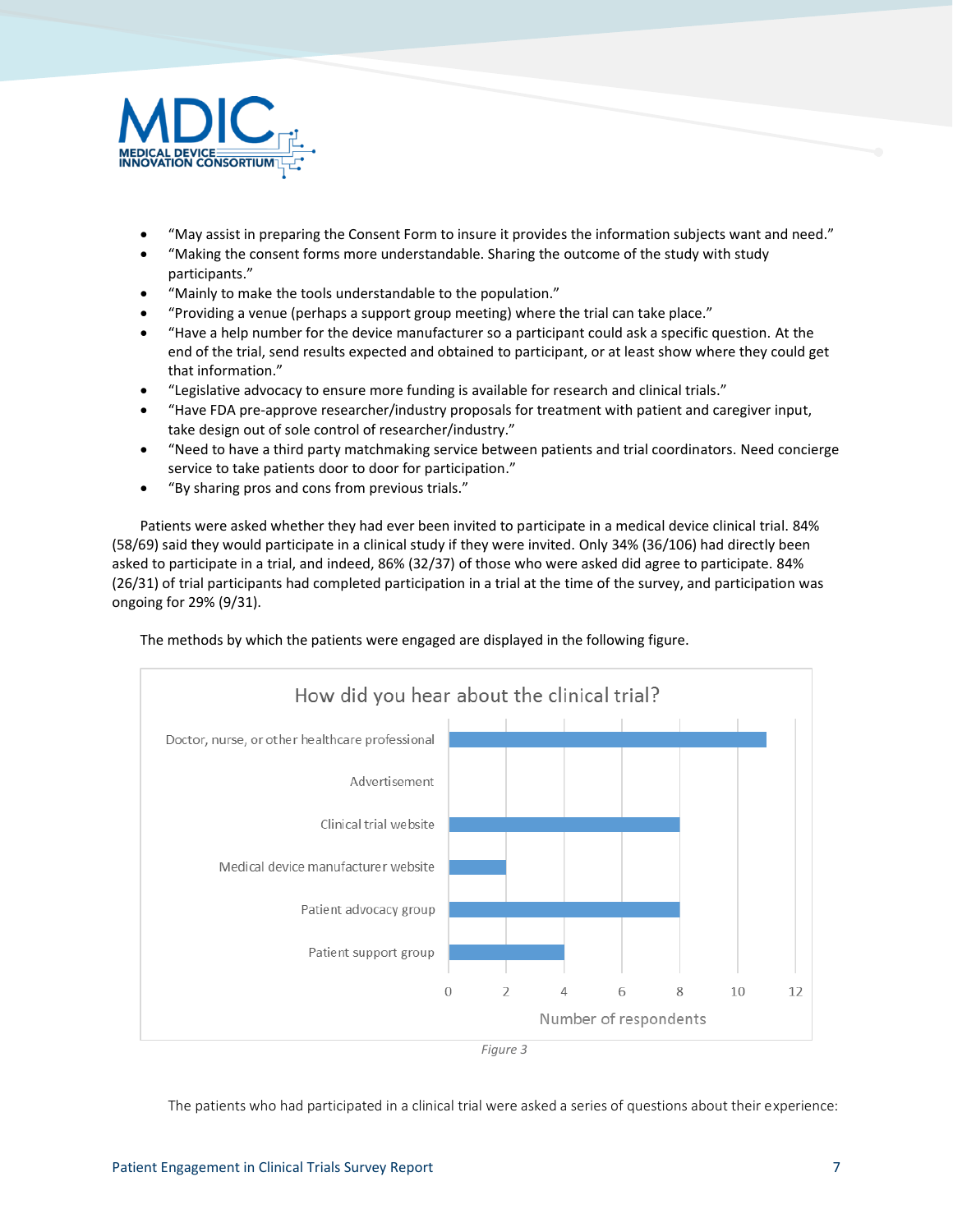



*Figure 4*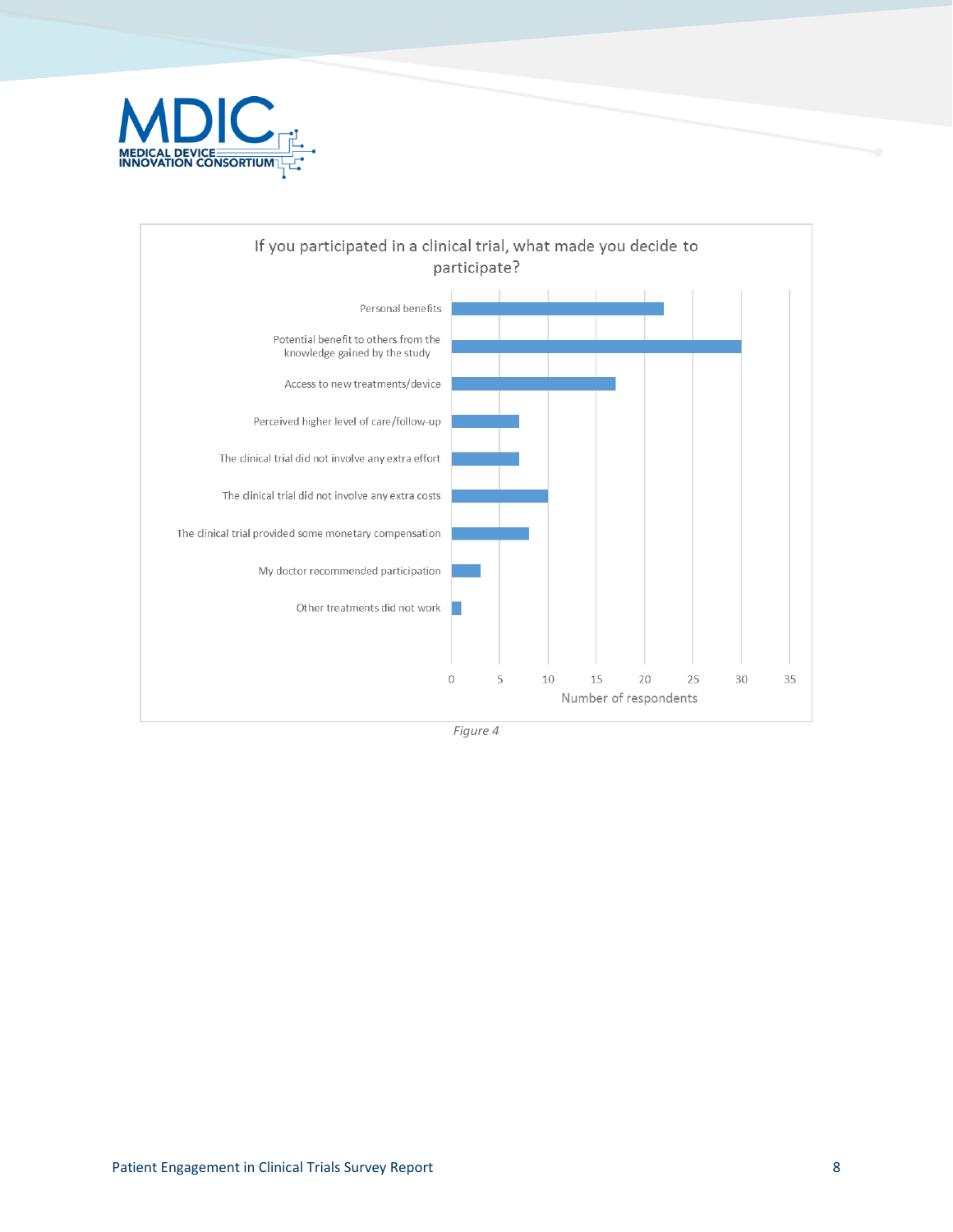

| Please rate the following aspects of your experience participating in a clinical study: |                   |                |                          |              |                             |  |  |  |
|-----------------------------------------------------------------------------------------|-------------------|----------------|--------------------------|--------------|-----------------------------|--|--|--|
|                                                                                         | Very<br>satisfied | Satisfied      | Neutral or<br>no opinion | Dissatisfied | <b>Verv</b><br>dissatisfied |  |  |  |
| Level of courtesy and professionalism of the staff                                      | 78%<br>(25/32)    | 22%<br>(7/32)  | $0\%$                    | $0\%$        | $0\%$                       |  |  |  |
| Level of care and follow-up                                                             | 50%<br>(16/32)    | 22%<br>(7/32)  | 28%<br>(9/32)            | 0%           | 0%                          |  |  |  |
| Treatment outcome                                                                       | 23%<br>(7/31)     | 13%<br>(4/31)  | 58%<br>(18/31)           | 6%<br>(2/31) | $0\%$                       |  |  |  |
| Explanation of the purpose of the clinical study<br>and research                        | 71%<br>(22/31)    | 23%<br>(7/31)  | 6%<br>(2/31)             | $0\%$        | 0%                          |  |  |  |
| Explanation of the study's risks and benefits                                           | 71%<br>(22/31)    | 19%<br>(6/31)  | 6%<br>(2/31)             | 3%<br>(1/31) | $0\%$                       |  |  |  |
| Amount of time required of you                                                          | 45%<br>(14/31)    | 35%<br>(11/31) | 16%<br>(5/31)            | 3%<br>(1/31) | $0\%$                       |  |  |  |
| Number of extra visits you had to make just for<br>being in the study                   | 42%<br>(13/31)    | 29%<br>(9/31)  | 29%<br>(9/31)            | 0%           | 0%                          |  |  |  |
| Number of side effects you experienced                                                  | 42%<br>(13/31)    | 19%<br>(6/31)  | 39%<br>(12/31)           | $0\%$        | $0\%$                       |  |  |  |
| Occurance of any unexpected side effects or other<br>unexpected experiences             | 45%<br>(14/31)    | 10%<br>(3/31)  | 45%<br>(14/31)           | $0\%$        | $0\%$                       |  |  |  |
| Chance of being assigned to the control (non-<br>treatment) group                       | 33%<br>(10/30)    | 7%<br>(2/30)   | 57%<br>(17/30)           | 3%<br>(1/30) | $0\%$                       |  |  |  |

*Figure 5*

Of those who participated in a clinical trial, 93% (28/30) of respondents felt that participation in the clinical trial did not lead to any negative medical complications. 68% (21/31) of trial participants did not believe that they received better medical care due to their participation.

Trial sponsors directly met with patient participants 16% (5/31) of the time, and 4 of those 5 patients agreed that meeting the sponsor helped them feel more comfortable about the clinical trial. Of those who had not met with the trial sponsor, half of them (7/14) thought that meeting the sponsor would help them feel more comfortable.

About half of trial participants (15/31) went online to find information about the clinical trial, either on the trial's own website or ClinicalTrials.gov.

Of those who participated in a clinical trial, 77% (24/31) had participated in more than one, and 96% (30/31) would be willing to participate in another. 93% (28/30) would be willing to recommend to others that they participate in a clinical trial.

Patients who had chosen not to participate in a clinical trial were asked about their concerns (presented in the figure below).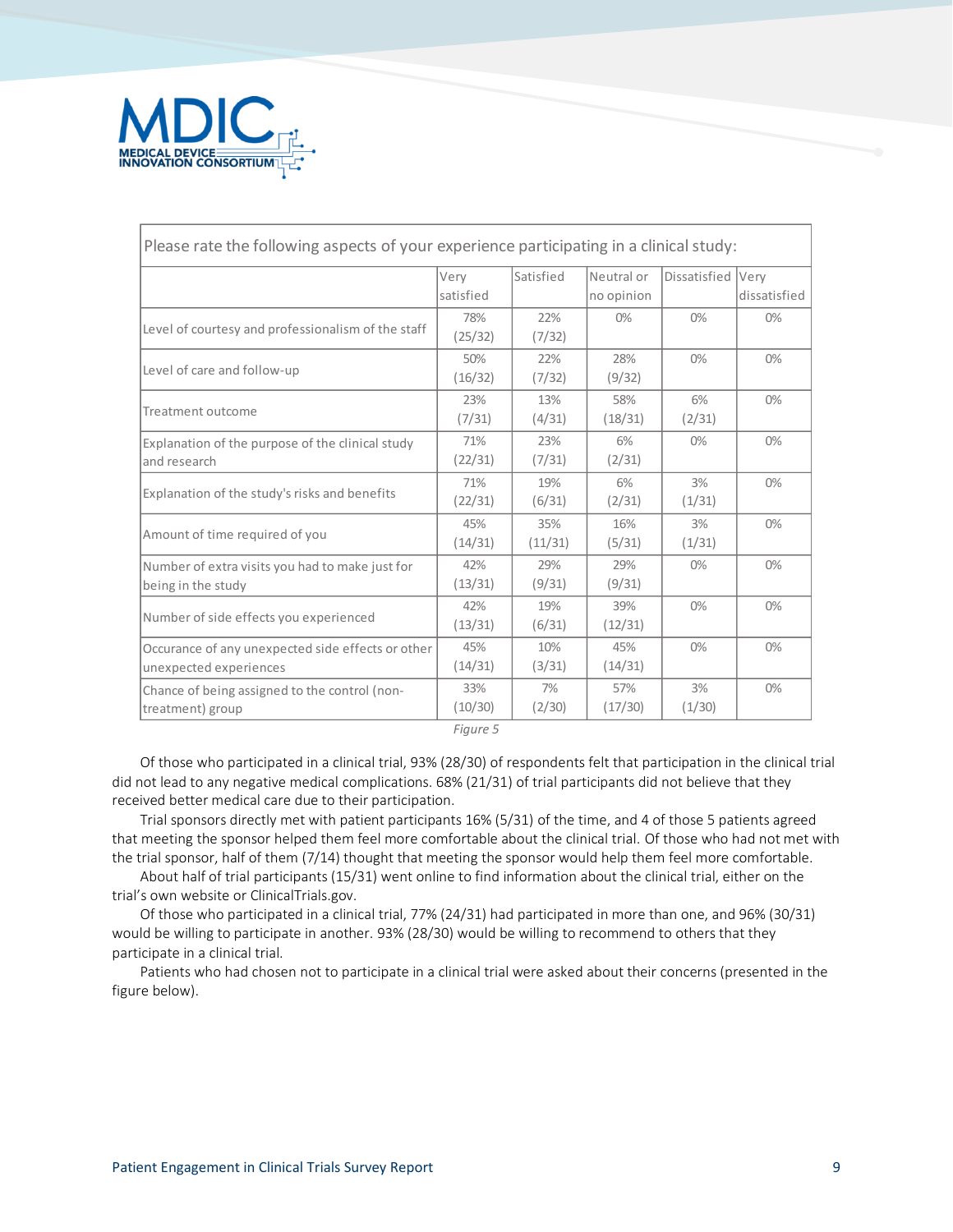



*Figure 6*

Some patients listed "other" reasons why they chose not to participate, including "involved needles," "want to be eligible for other clinical trials," and "I was going to be away for required follow-up meetings."

Finally, all of the respondents were asked to consider various aspects of clinical trials that may affect their decisions to participate: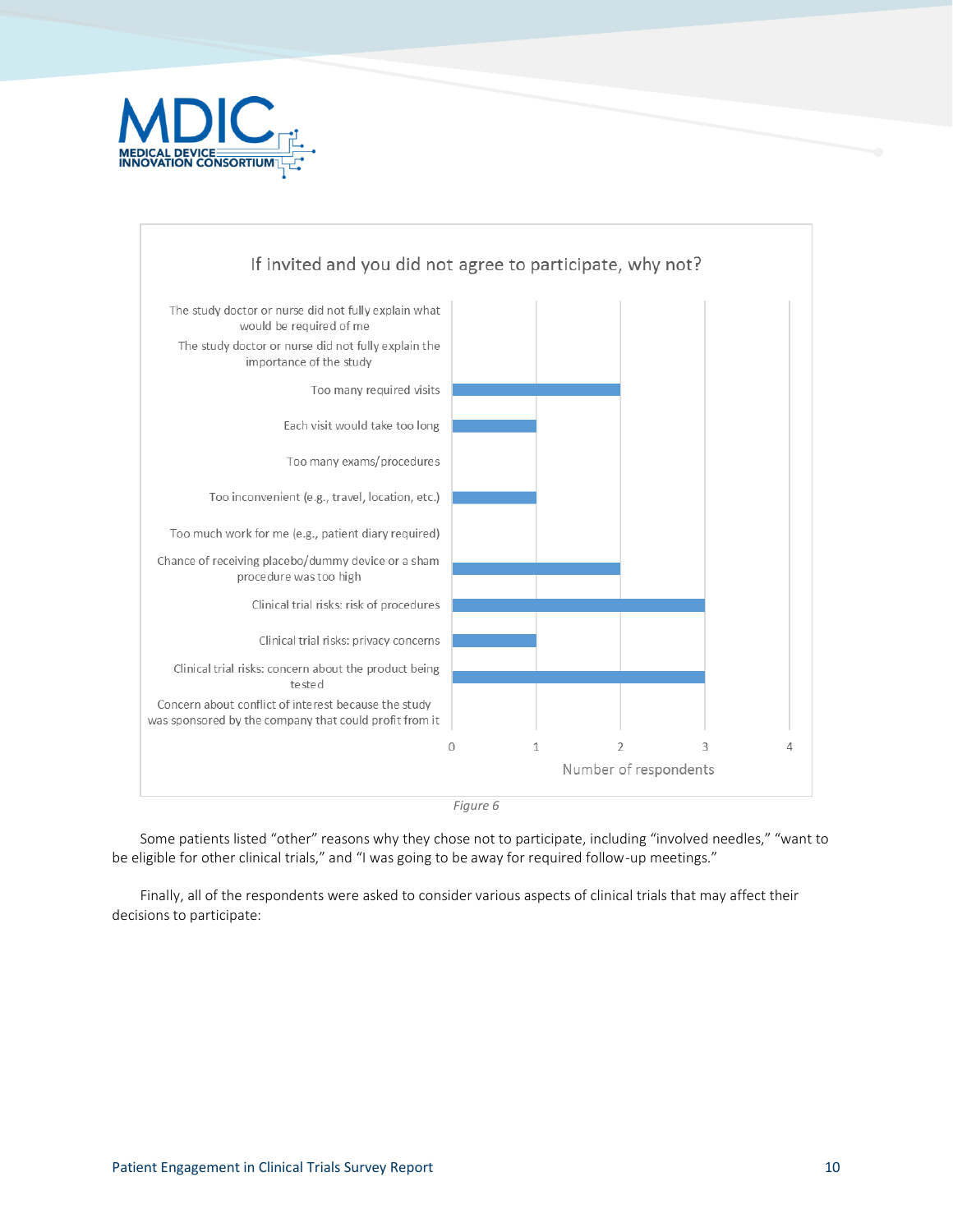

## If you were considering participating in a medical device clinical study, and the study required the following activities, how would each of these required activities affect your likelihood of participating in the clinical trial?

|                                                                                  | Much more      | More likely    | Neutral or     | Less likely    | Much less       |  |
|----------------------------------------------------------------------------------|----------------|----------------|----------------|----------------|-----------------|--|
|                                                                                  | likely         |                | no opinion     |                | likely          |  |
| Travel longer distance for study visits (somewhere                               | 2%             | 14%            | 34%            | 31%            | 19%             |  |
| other than where you typically receive care)                                     | (2/96)         | (13/96)        | (33/96)        | (30/96)        | (18/96)         |  |
| Attend multiple study visits                                                     | 8%<br>(8/97)   | 19%<br>(18/97) | 54%<br>(52/97) | 16%<br>(16/97) | 3%<br>(3/97)    |  |
| Undergo multiple examinations or tests                                           | 9%<br>(9/96)   | 22%<br>(21/96) | 50%<br>(48/96) | 18%<br>(17/96) | $1\%$<br>(1/96) |  |
| Have study staff come to your home to conduct<br>examinations or tests           | 33%<br>(32/96) | 32%<br>(31/96) | 25%<br>(24/96) | 6%<br>(6/96)   | 3%<br>(3/96)    |  |
| Be able to provide health information remotely,<br>via website or smartphone app | 52%<br>(50/96) | 32%<br>(31/96) | 13%<br>(12/96) | 2%<br>(2/96)   | $1\%$<br>(1/96) |  |
| Need to complete surveys or patient diary at<br>home                             | 26%<br>(25/97) | 36%<br>(35/97) | 32%<br>(31/97) | 3%<br>(3/97)   | 3%<br>(3/97)    |  |
|                                                                                  | Figure 7       |                |                |                |                 |  |

If you were considering participating in a medical device clinical study, and the following characteristics were true about the clinical trial, how would each of these characteristics affect your likelihood of participating in the clinical trial?

| affect your intentioual or participating in the cilincal trial:                                                                         |                     |                |                          |                |                     |  |
|-----------------------------------------------------------------------------------------------------------------------------------------|---------------------|----------------|--------------------------|----------------|---------------------|--|
|                                                                                                                                         | Much more<br>likely | More likely    | Neutral or<br>no opinion | Less likely    | Much less<br>likely |  |
| The study treatment is new or experimental, but<br>it is not expected to have extra risks                                               | 38%<br>(37/97)      | 42%<br>(41/97) | 14%<br>(14/97)           | 2%<br>(2/97)   | 3%<br>(3/97)        |  |
| The study treatment is new or experimental, and<br>it may include some extra risks                                                      | 5%<br>(5/97)        | 16%<br>(16/97) | 32%<br>(31/97)           | 39%<br>(38/97) | 7%<br>(7/97)        |  |
| There is a chance that you will be placed in the<br>placebo, dummy device, or sham procedure group                                      | 7%<br>(7/96)        | 13%<br>(12/96) | 47%<br>(45/96)           | 20%<br>(19/96) | 14%<br>(13/96)      |  |
| A large amount of personal data being collected,<br>even if it is being kept securely and not shared<br>outside your care team          | 16%<br>(16/97)      | 21%<br>(20/97) | 54%<br>(52/97)           | 7%<br>(7/97)   | 2%<br>(2/97)        |  |
| Your data benig shared with other companies or<br>government agencies, even if it cannot be traced<br>back to you                       | 18%<br>(17/97)      | 16%<br>(16/97) | 41%<br>(40/97)           | 22%<br>(21/97) | 3%<br>(3/97)        |  |
| Easy access to additional study information is<br>available to you (e.g., dedicated telephone<br>support, a website, or smartphone app) | 37%<br>(36/97)      | 42%<br>(41/97) | 19%<br>(18/97)           | $0\%$          | 2%<br>(2/97)        |  |
| Easy access to sponsoring company<br>representatives                                                                                    | 22%<br>(21/96)      | 39%<br>(37/96) | 32%<br>(31/96)           | 3%<br>(3/96)   | 4%<br>(4/96)        |  |

*Figure 8*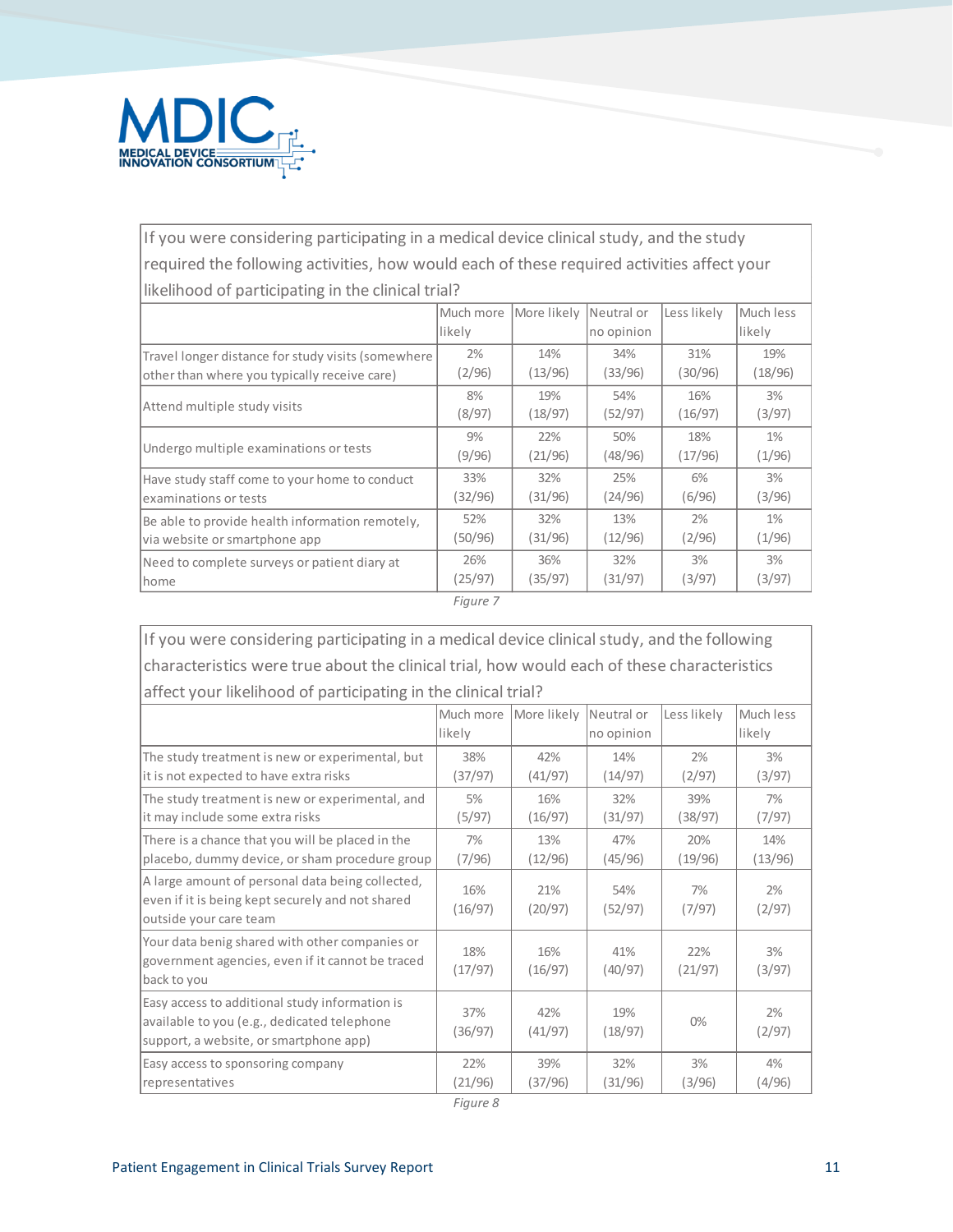

## If you were considering participating in a medical device clinical study, how would each of the following items affect your likelihood of participating in the clinical trial?

|                                                                                                                                                  | Much more<br>likely | More likely    | Neutral or<br>no opinion | Less likely     | Much less<br>likely |
|--------------------------------------------------------------------------------------------------------------------------------------------------|---------------------|----------------|--------------------------|-----------------|---------------------|
| Chance to gain more awareness about your<br>condition                                                                                            | 53%<br>(51/97)      | 38%<br>(37/97) | 9%<br>(9/97)             | 0%              | 0%                  |
| Chance to contribute to the body of knowledge<br>about your condition                                                                            | 57%<br>(55/97)      | 38%<br>(37/97) | 5%<br>(5/97)             | $0\%$           | 0%                  |
| Chance to improve your own health                                                                                                                | 82%<br>(80/97)      | 15%<br>(15/97) | 2%<br>(2/97)             | 0%              | 0%                  |
| Access to new treatment(s) for your condition                                                                                                    | 71%<br>(68/96)      | 26%<br>(25/96) | 3%<br>(3/96)             | 0%              | 0%                  |
| Access to new technologies for treatments for<br>your condition (e.g., a wearable or implantable<br>version of a medical device you already use) | 62%<br>(60/97)      | 29%<br>(28/97) | 6%<br>(6/97)             | 2%<br>(2/97)    | $1\%$<br>(1/97)     |
| Access to new diagnostic testing or other new<br>medical technology related to your condition<br>(e.g., a new type of imaging scan)              | 59%<br>(57/97)      | 34%<br>(33/97) | 6%<br>(6/97)             | $1\%$<br>(1/97) | 0%                  |
| Strong reputation of the study doctor or the<br>healthcare center where the study visits will take<br>place                                      | 54%<br>(52/97)      | 38%<br>(37/97) | 8%<br>(8/97)             | 0%              | 0%                  |
| Your doctor's recommendation                                                                                                                     | 40%<br>(39/97)      | 39%<br>(38/97) | 20%<br>(19/97)           | $1\%$<br>(1/97) | 0%                  |
| Your family or friends' recommendations                                                                                                          | 16%<br>(15/96)      | 28%<br>(27/96) | 53%<br>(51/96)           | 2%<br>(2/96)    | $1\%$<br>(1/96)     |
| Monetary compensation for time and travel costs                                                                                                  | 34%<br>(33/96)      | 27%<br>(26/96) | 35%<br>(34/96)           | 2%<br>(2/96)    | $1\%$<br>(1/96)     |
| Receiving periodic updates about the progress of<br>the study                                                                                    | 45%<br>(44/97)      | 46%<br>(45/97) | 8%<br>(8/97)             | 0%              | 0%                  |
| Receiving a summary of the study results once the<br>study is finished                                                                           | 58%<br>(56/97)      | 37%<br>(36/97) | 5%<br>(5/97)             | 0%              | 0%                  |

*Figure 9*

#### Industry Survey

The first few questions of the industry survey were intended to gain perspective on the respondents' roles within their respective organizations, as they relate to clinical trials.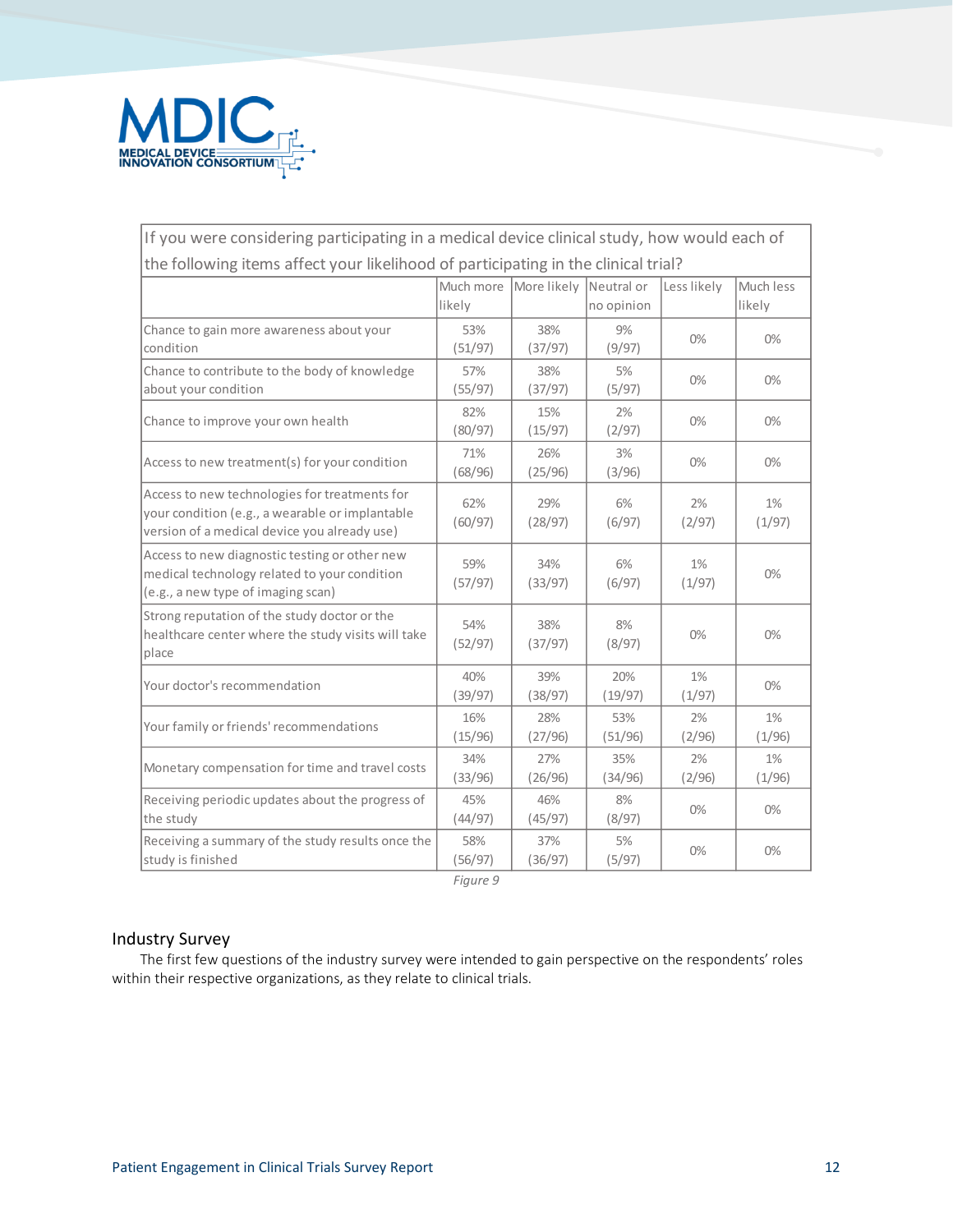







Then respondents were asked about their respective companies' practices for obtaining patient input into the planning of clinical trials and the relative value of the efforts.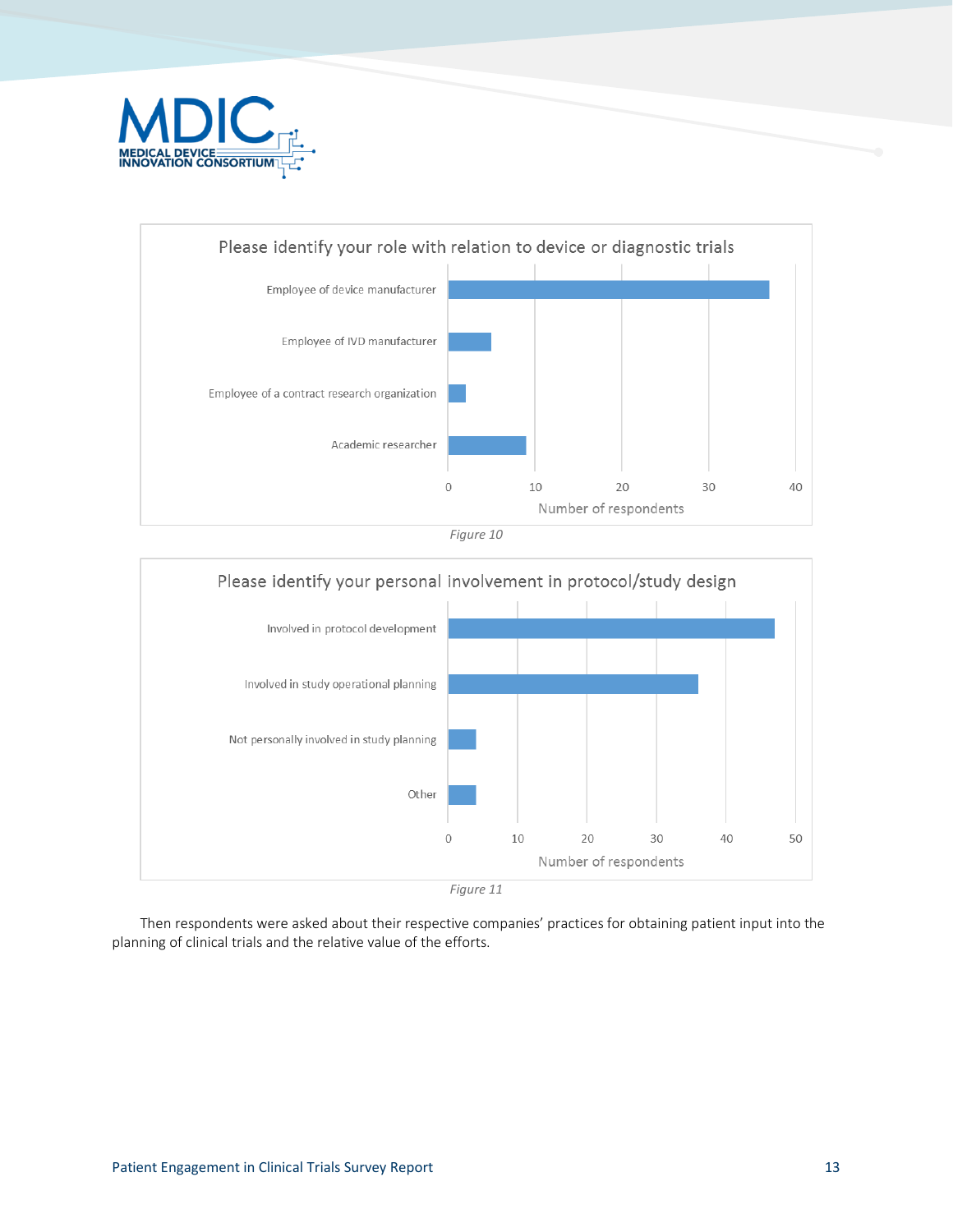









Some additional methods of patient involvement in protocol design were supplied by the respondents: "usability tests," "patient members of study steering committees," and "Discuss protocol with several clinical research coordinators to understand the impact on the patient. Review past protocols/feedback from patients via the sites as well. Currently exploring direct patient feedback through surveys but have yet to implement."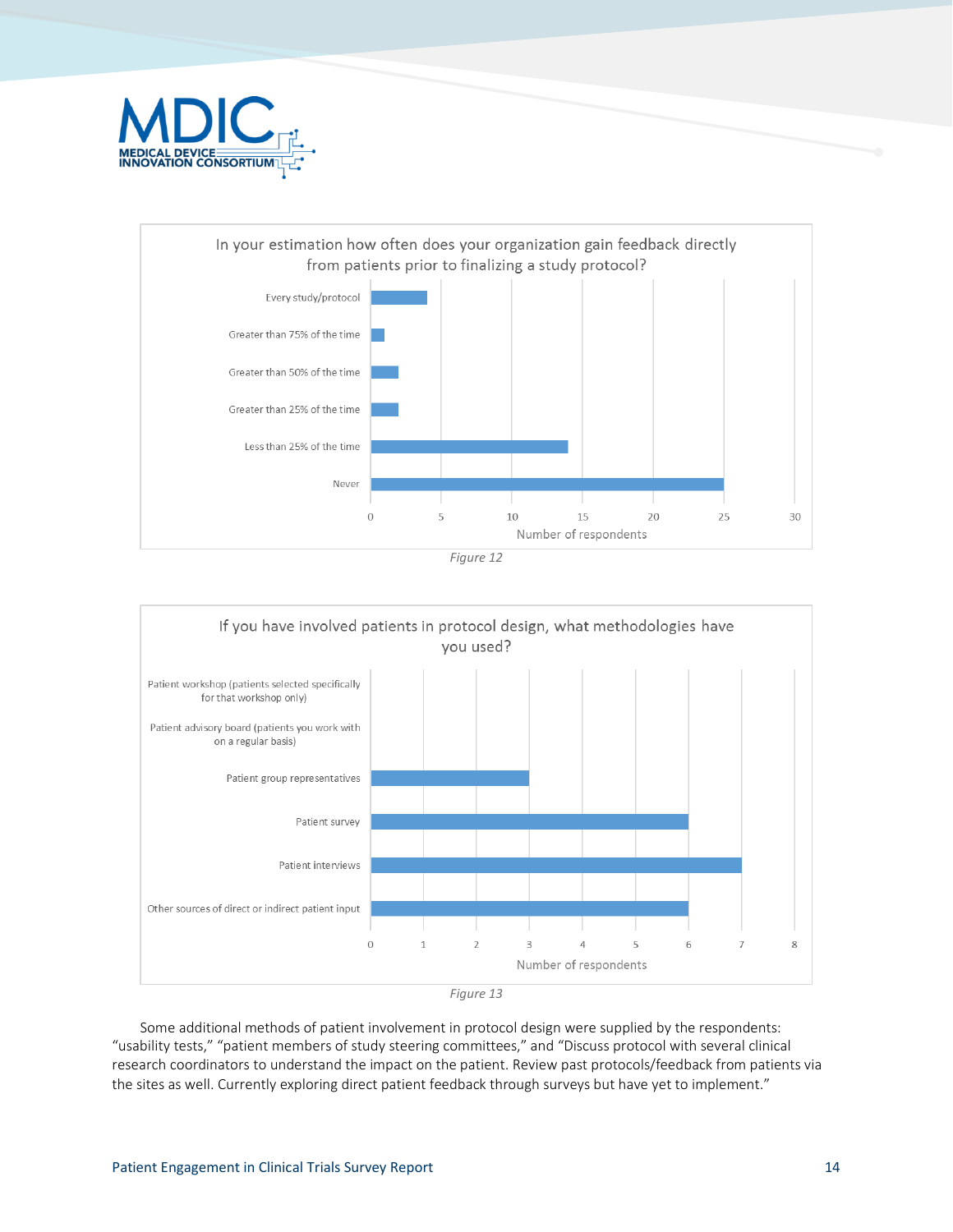







*Figure 15*

Additional methods supplied included "feedback provided by patient to site and back to sponsor" and "patient members of steering committees."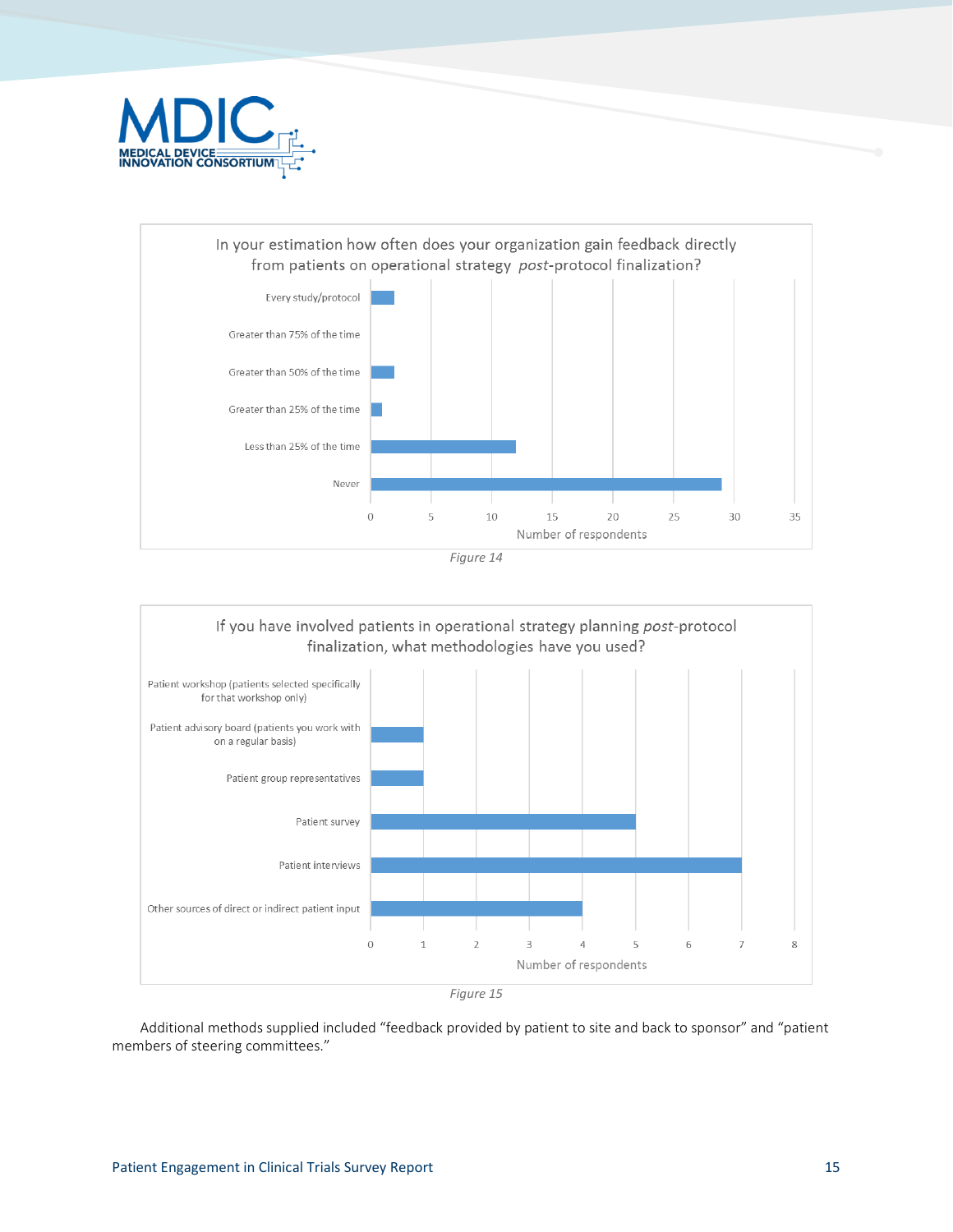



*Figure 16*

#### "Other" barriers provided included "logistics" and "have never involved patients."

| How are patients usually identified for device or diagnostic/sample collection trials your company |                  |                |                          |               |                                                                        |                |
|----------------------------------------------------------------------------------------------------|------------------|----------------|--------------------------|---------------|------------------------------------------------------------------------|----------------|
| sponsors or you have been involved in?                                                             |                  |                |                          |               |                                                                        |                |
| Please rank your view of their effectiveness.                                                      |                  |                |                          |               |                                                                        |                |
|                                                                                                    | Very<br>positive | Positive       | Neutral or<br>no opinion | Negative      | Verv<br>negative                                                       | N/A            |
| Identified by participating sites or researchers                                                   | 51%<br>(20/39)   | 41%<br>(16/39) | 3%<br>(1/39)             | $0\%$         | $0\%$<br>3%<br>(1/38)<br>3%<br>(1/38)<br>11%<br>(4/38)<br>3%<br>(1/37) | 5%<br>(2/39)   |
| Referred by patient group                                                                          | 8%<br>(2/38)     | 18%<br>(7/38)  | 34%<br>(13/38)           | 5%<br>(2/38)  |                                                                        | 32%<br>(12/38) |
| Digital/online advertising                                                                         | 3%<br>(1/38)     | 18%<br>(7/38)  | 24%<br>(9/38)            | 16%<br>(6/38) |                                                                        | 37%<br>(14/38) |
| Other advertising (e.g., radio, newspaper)                                                         | 8%<br>(3/38)     | 13%<br>(5/38)  | 11%<br>(4/38)            | 18%<br>(7/38) |                                                                        | 39%<br>(15/38) |
| Working with local community (e.g., church or<br>social groups)                                    | $0\%$            | 5%<br>(2/37)   | 27%<br>(10/37)           | 11%<br>(4/37) |                                                                        | 54%<br>(20/37) |
|                                                                                                    | Figure 17        |                |                          |               |                                                                        |                |

Other methods to identify trial patients were described as "social media effective" and "call center in-house and external along with advertisements."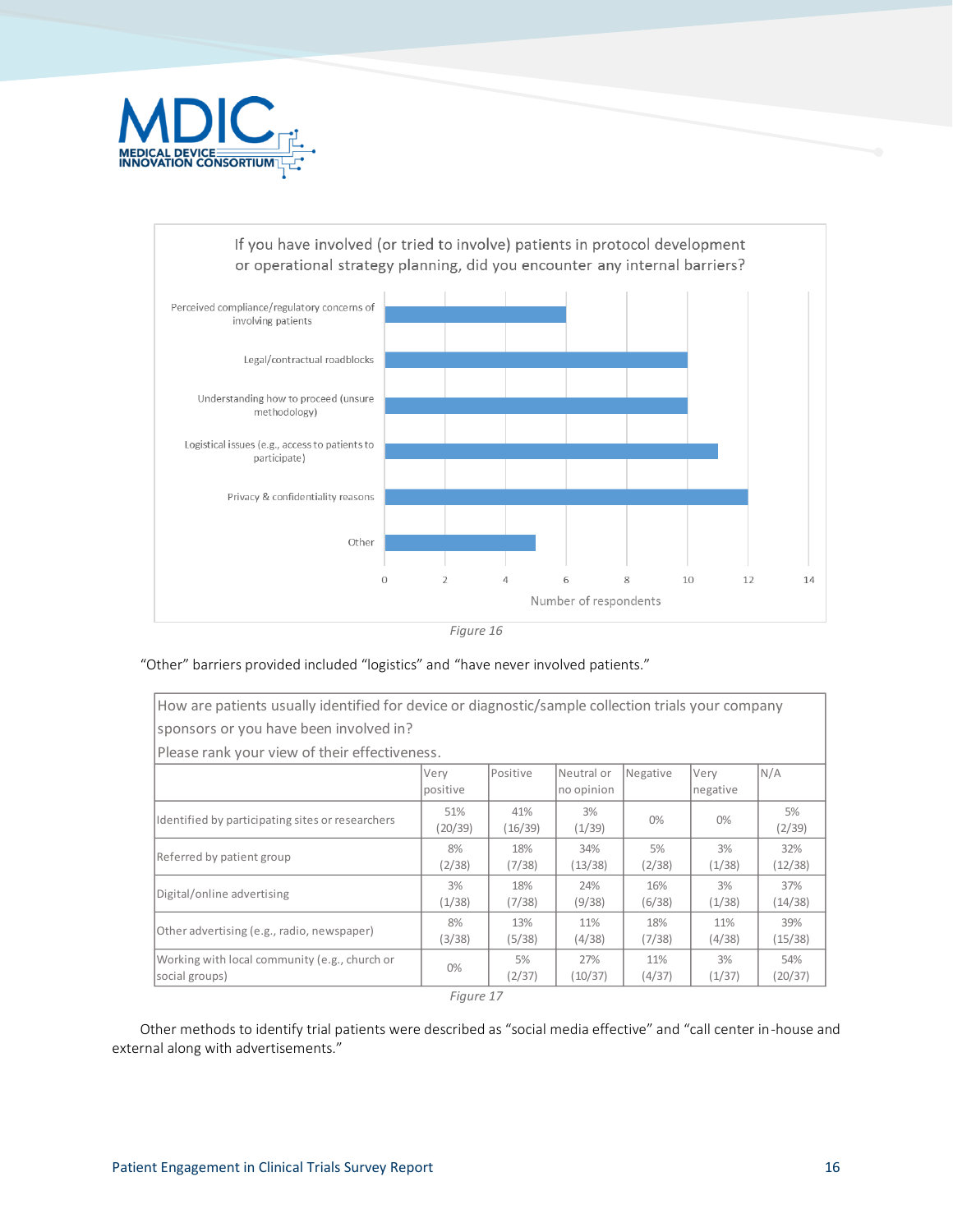

## What do you believe are the most important factors to patients in deciding to enroll in a device or diagnostic/sample collection trial?

Please rank your view of their importance.

| Very      | Important | Neutral or | Somewhat  | Not       |
|-----------|-----------|------------|-----------|-----------|
| important |           | no opinion | important | important |
| 56%       | 36%       | 5%         | 3%        | $0\%$     |
| (22/39)   | (14/39)   | (2/39)     | (1/39)    |           |
| 15%       | 64%       | 10%        | 10%       | 0%        |
| 59%       | 33%       | 3%         | 5%        | 0%        |
| (23/39)   | (13/39)   | (1/39)     | (2/39)    |           |
| 23%       | 44%       | 21%        | 13%       | 0%        |
| (9/39)    | (17/39)   | (8/39)     | (5/39)    |           |
| 3%        | 18%       | 41%        | 28%       | 10%       |
| (1/39)    | (7/39)    | (16/39)    | (11/39)   | (4/39)    |
| 3%        | 28%       | 28%        | 28%       | 13%       |
| (1/39)    | (11/39)   | (11/39)    | (11/39)   | (5/39)    |
| 38%       | 54%       | 5%         | 3%        | $0\%$     |
| (15/39)   | (21/39)   | (2/39)     | (1/39)    |           |
| 34%       | 50%       | 8%         | 5%        | 3%        |
| (13/38)   | (19/38)   | (3/38)     | (2/38)    | (1/38)    |
| 15%       | 54%       | 18%        | 10%       | 3%        |
| (6/39)    | (21/39)   | (7/39)     | (4/39)    | (1/39)    |
| 16%       | 55%       | 16%        | 11%       | 3%        |
| (6/38)    | (21/38)   | (6/38)     | (4/38)    | (1/38)    |
|           | (6/39)    | (25/39)    | (4/39)    | (4/39)    |

*Figure 18*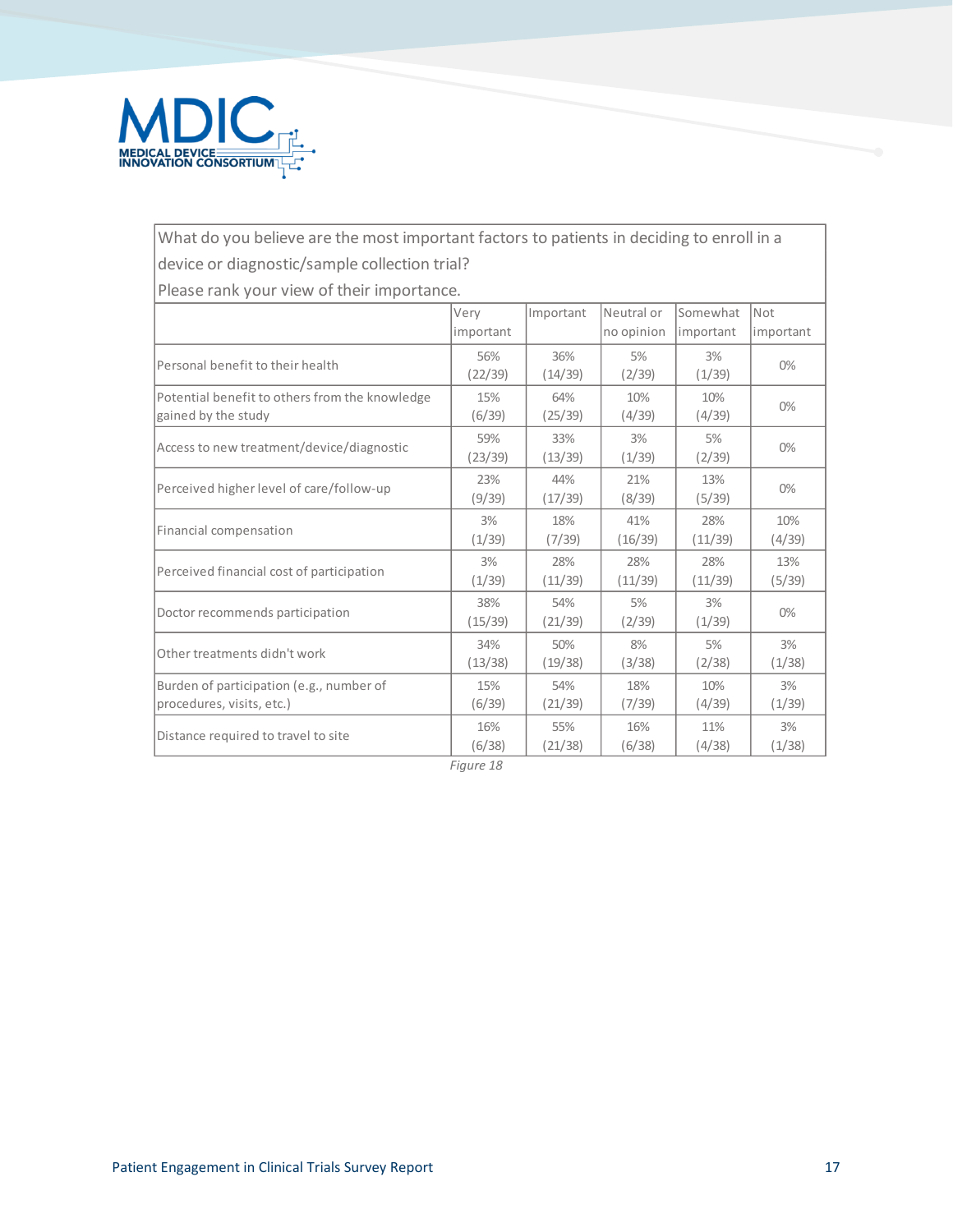

## What methodologies have you seen used to reduce patient burden of participation in clinical trials?

Please rank your view of their effectiveness.

|                                                                                                                   | Very<br>positive | Positive       | Neutral or<br>no opinion | Negative     | Very<br>negative |
|-------------------------------------------------------------------------------------------------------------------|------------------|----------------|--------------------------|--------------|------------------|
| Providing patients with educational material<br>(printed or digital) to explain study purpose and<br>expectations | 14%<br>(5/37)    | 70%<br>(26/37) | 16%<br>(6/37)            | 0%           | 0%               |
| Financial compensation for a patient's time and/or<br>travel costs                                                | 19%<br>(7/36)    | 50%<br>(18/36) | 31%<br>(11/36)           | 0%           | 0%               |
| Performing visits in a patient's home (e.g., sample<br>collection)                                                | 15%<br>(5/33)    | 21%<br>(7/33)  | 58%<br>(19/33)           | 6%<br>(2/33) | $0\%$            |
| Providing patients with a travel "concierge"<br>service to coordinate travel to sites                             | 9%<br>(3/32)     | 41%<br>(13/32) | 47%<br>(15/32)           | 3%<br>(1/32) | $0\%$            |
| Centralized telephone support for patients (in<br>local language) other than the site (study call<br>center)      | 16%<br>(5/32)    | 38%<br>(12/32) | 44%<br>(14/32)           | 3%<br>(1/32) | 0%               |
| Being able to provide study data/health<br>information remotely via website or smartphone<br>app (e.g., ePRO)     | 18%<br>(6/34)    | 41%<br>(14/34) | 41%<br>(14/34)           | 0%           | 0%               |
| Being able to provide study data/health<br>information remotely via wearables or sensors                          | 9%<br>(3/33)     | 24%<br>(8/33)  | 67%<br>(22/33)           | 0%           | 0%               |

*Figure 19*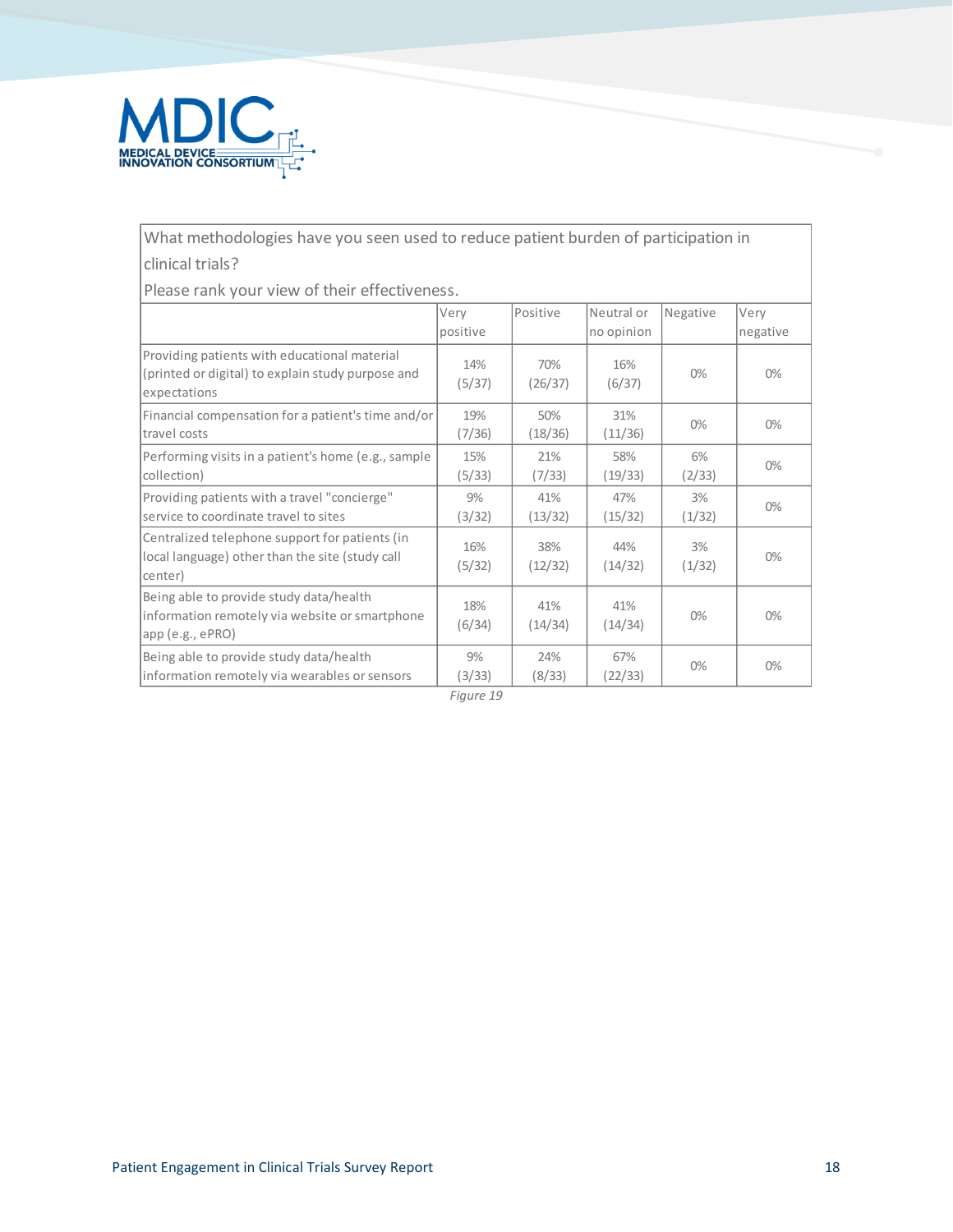



*Figure 20*

Other educational materials to expand both risks and benefits included "patient call-in sessions with an investigator or office patient events with site research staff."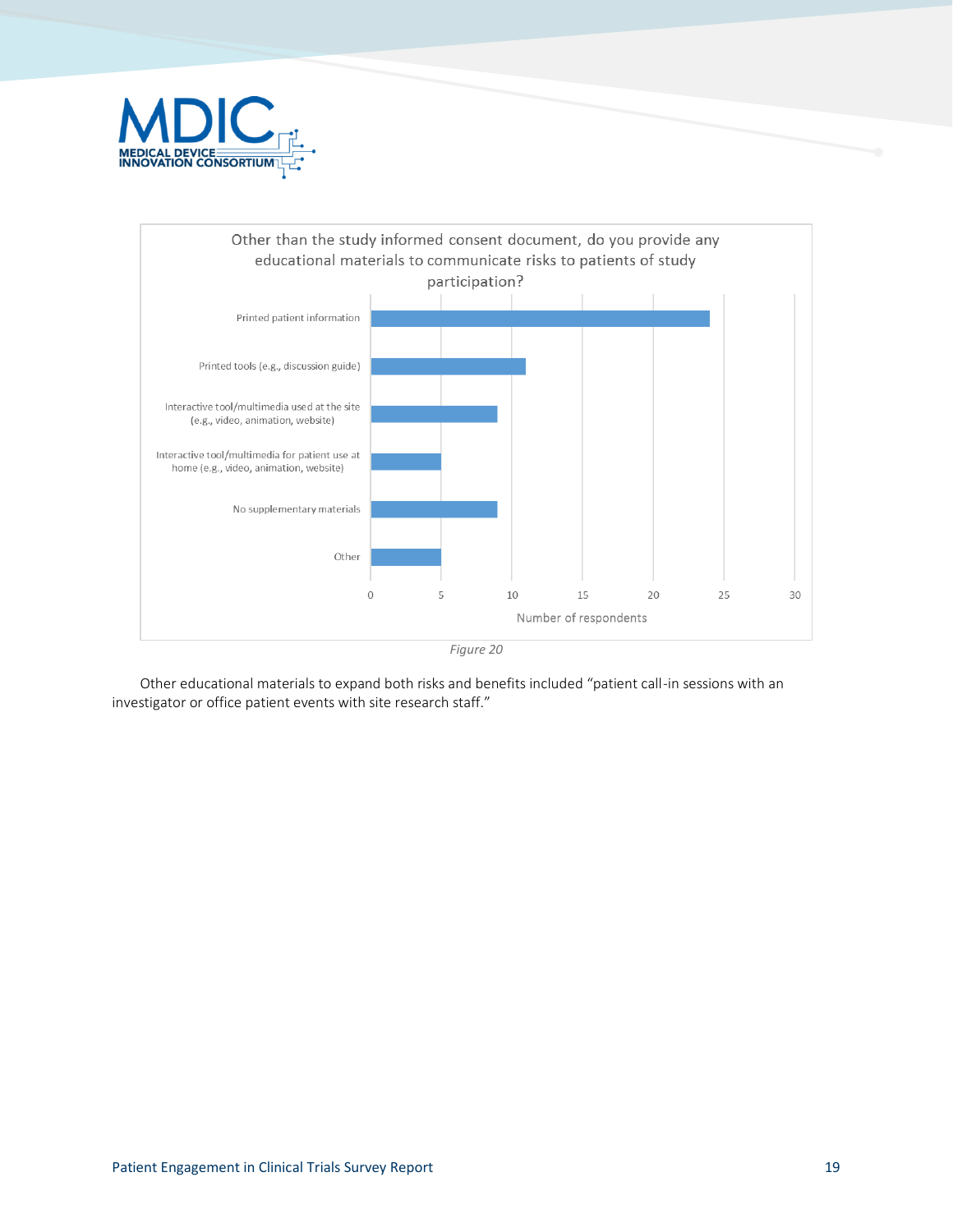



*Figure 21*

An "Other" potential benefit of trial participation provided to patients was a "point by point comparison of treatment options."

Finally, the industry representatives were asked for any additional comments or feedback on working with patients in the design of clinical trial protocols. The responses were as follows:

- "Logistics must be easy. Services must be readily accessible. Low to no touch points if dealing with elderly patients, e.g., no electronic questionnaires. PI interaction with patients is critical.
- "Glad to see this being addressed. Patient input will most likely lead to better compliance and participation in clinical studies."
- "This topic is uncharted for me as we have never (or considered) this type of collaboration."
- "Plan for nontherapeutic healthy volunteers. We debate if their tests should be reviewed. Should we disclose incidental results. Plan to clarify informed consent is important."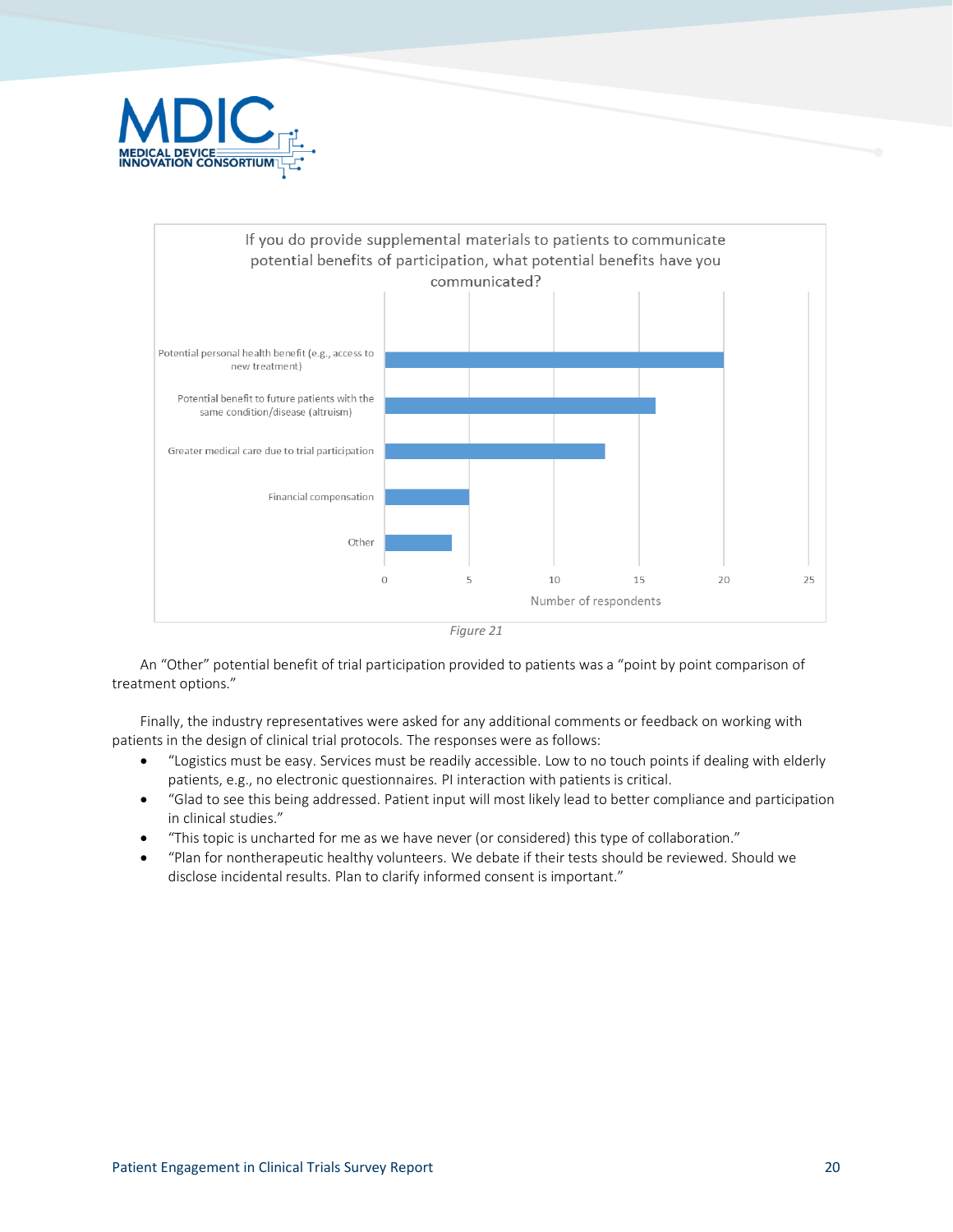

## **CONCLUSIONS**

Within the industry representatives we surveyed, it is obvious that limited involvement in protocol development or operational trial design takes place. In addition, there is some disconnect between industry and patient views regarding clinical trials. This suggests that more work is needed to make device and diagnostic companies aware of both the benefits and importance of patient input and, given the perceived barriers highlighted in the industry survey, some considerations for how gathering patient input can be obtained and used.

Guidance and considerations already exist within the pharmaceutical industry that may be applicable and valuable to device and diagnostic companies. However, there are some significant differences between a device (especially class III) or diagnostic trial and a drug study. MDIC intends to review existing work across the drug, device and diagnostic industry, assess key differences with device / diagnostic trials and develop industry specific considerations to increase the involvement of patients in clinical trials.

## **REFERENCES**

- *1. Getz, Kenneth A. Protocol Amendments: a Costly Solution. Applied Clinical Trials Online. May 1, 2011. [http://www.appliedclinicaltrialsonline.com/protocol-amendments-costly-solution.](http://www.appliedclinicaltrialsonline.com/protocol-amendments-costly-solution)*
- *2. Center for Information & Study on Clinical Research Participation (CISCRP). Clinical research charts and statistics. [Accessed August 31 2015]. https://www.ciscrp.org/education-center/charts-and-statistics/beforeparticipation*
- *3. National Academy of Sciences. The Prevention and Treatment of Missing Data in Clinical Trials. Washington, D.C.: National Academies Press; 2010. Available at: [www.nap.org.](http://www.nap.org/)*